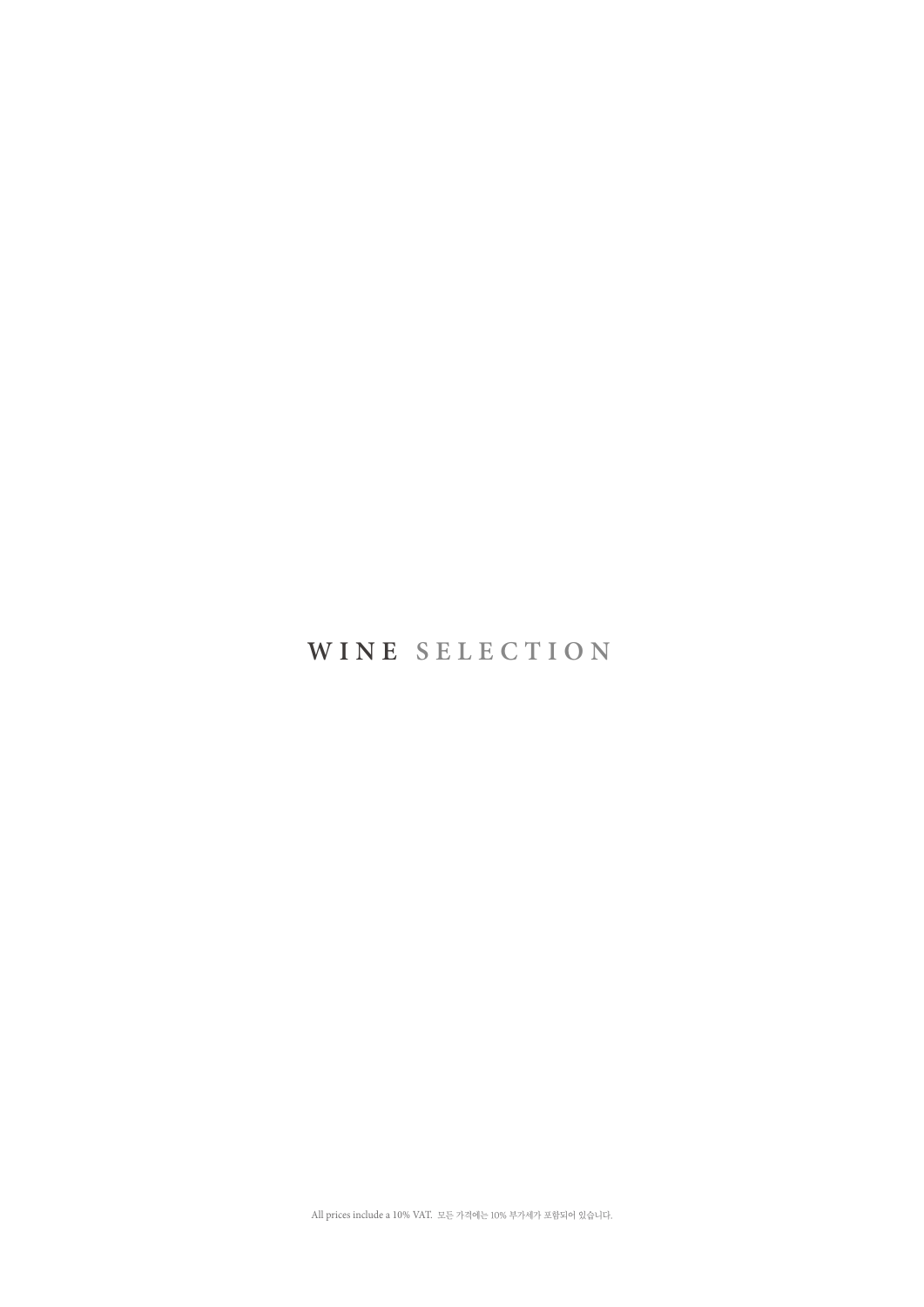## **W HITE W I N E**

| Moet & Chandon (375ml), Brut | $N\cdot V$ | 80.0  |
|------------------------------|------------|-------|
| Piper Heidsieck, Brut        | N.V        | 115.0 |
| Drappier, Brut               | N.V        | 120.0 |
| Veuve Clicquot, Brut         | $N\cdot V$ | 125.0 |
| Taittinger, Brut             | N.V        | 135.0 |
| Deutz, Brut Classic          | $N\cdot V$ | 145.0 |
| Bruno Paillard, Brut         | N.V        | 170.0 |
| Dom Perignon, Brut           | 2012       | 290.0 |
| Krug Grande Cuvée, Brut      | $N\cdot V$ | 460.0 |

#### **SPARKLING**

| Trocken (375ml), Henkell, Dry-Sec           | N.V  | 13.0 |
|---------------------------------------------|------|------|
| Senorio de Orgaz, Tierra de Castilla, Brut  | N.V  | 21.0 |
| Trocken Rose, Henkell, Dry-Sec              | N.V  | 25.0 |
| Acquesi, Cortese                            | N.V  | 27.0 |
| De Faveri, Valdobbiadene, Extra Dry         | N.V  | 43.0 |
| Bisol Cartizze, Valdobbiadene Superiore Dry | 2017 | 72.0 |
|                                             |      |      |

### **ROSE**

White Zinfandel, Woodbridge 2018 31.0

#### **DESSERT**

| Moscato d'Asti, Povero             | 2020 | 27.0 |
|------------------------------------|------|------|
| Dourthe, Grands Terroirs Sauternes | 2018 | 48.0 |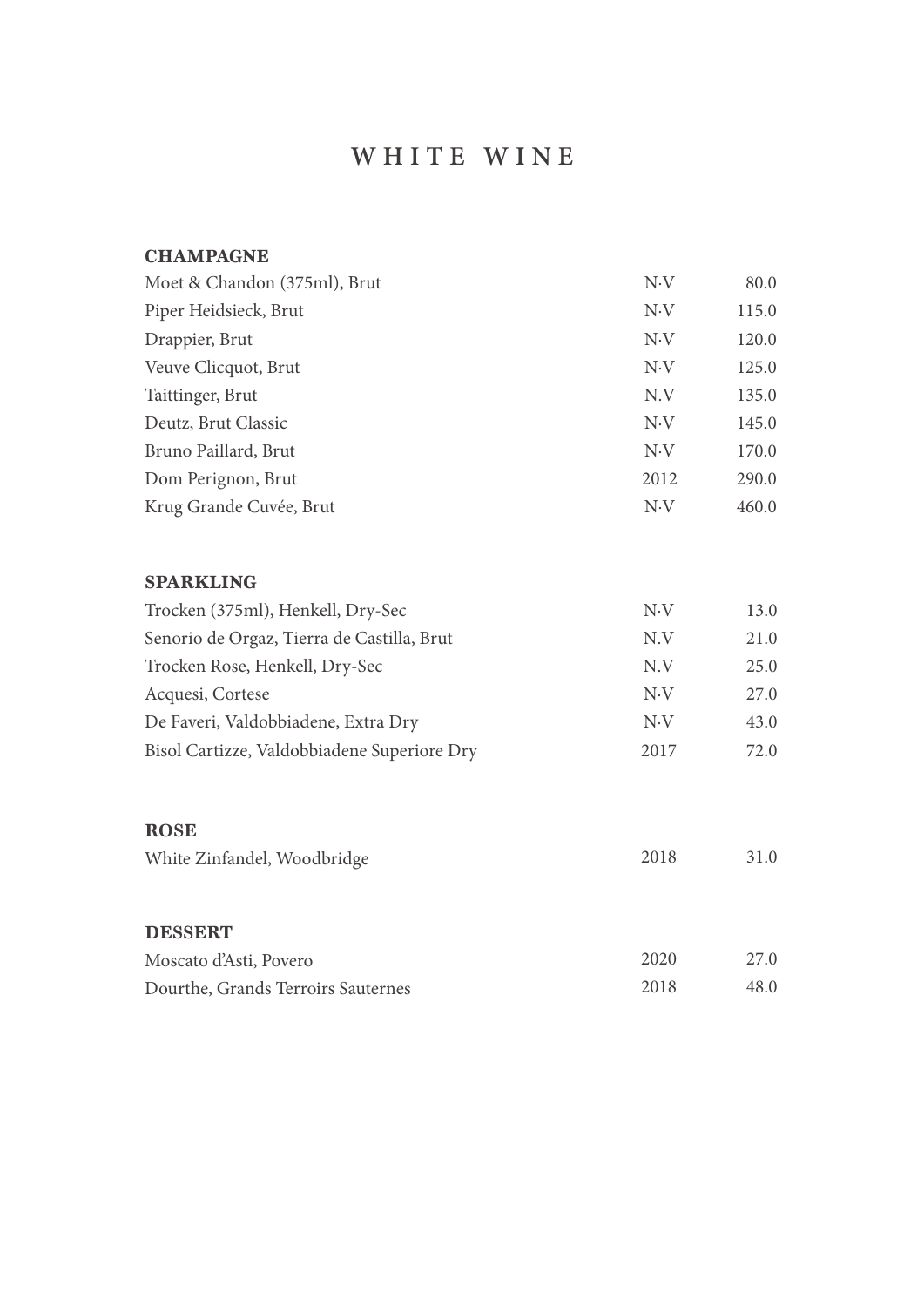# **W HITE W I N E**

| <b>FRANCE</b>                             |       |       |
|-------------------------------------------|-------|-------|
| Mancey (375ml), Bourgogne                 | 2015  | 30.0  |
| Les Portes Du Castelas, Grandes Serres    | 16/19 | 31.0  |
| Chablis, Louis Jadot                      | 18/19 | 54.0  |
| Chablis, Samuel Billaud                   | 2018  | 59.0  |
| Riesling, Marcel Deiss                    | 12/16 | 75.0  |
| Pouilly-Fume, Pascal Jolivet              | 2017  | 80.0  |
| Chablis 1er Cru, Billaud Simon            | 2018  | 120.0 |
| Merusault, Domaine Remi Joard             | 2017  | 165.0 |
| <b>ITALY &amp; GERMANY &amp; SPAIN</b>    |       |       |
| Pecorino, Casale Vecchio                  | 2015  | 53.0  |
| Finca Montico Rueda, Marques de Riscal    | 2018  | 54.0  |
| Le Saline, Vigneti Zanatta                | 2016  | 56.0  |
| Gavi di Gavi, Broglia                     | 16/17 | 57.0  |
| I Sistri, Felsina                         | 2015  | 61.0  |
| Hattenheim Riesling Trocken, Georg Müller | 15/18 | 62.0  |
| Saar Riesling, Van Volxem                 | 2019  | 67.0  |
| U.S.A                                     |       |       |
| Louis Mel Sauvignon Blanc, Wente          | 16/18 | 35.0  |
| <b>AUSTRALIA &amp; NEWZELAND</b>          |       |       |
| Sauvignon Blanc, Villa Maria              | 2020  | 38.0  |
| Sauvignon Blanc, Woven Stone              | 16/19 | 54.0  |
| Sauvignon Blanc, Cloudy Bay               | 2020  | 70.0  |
| <b>CHILE &amp; ARGENTINA</b>              |       |       |
| Casa Sauvignon Blanc, Lapostolle          | 2018  | 30.0  |
| Gran Reserva Chardonnay, Tarapaca         | 2019  | 39.0  |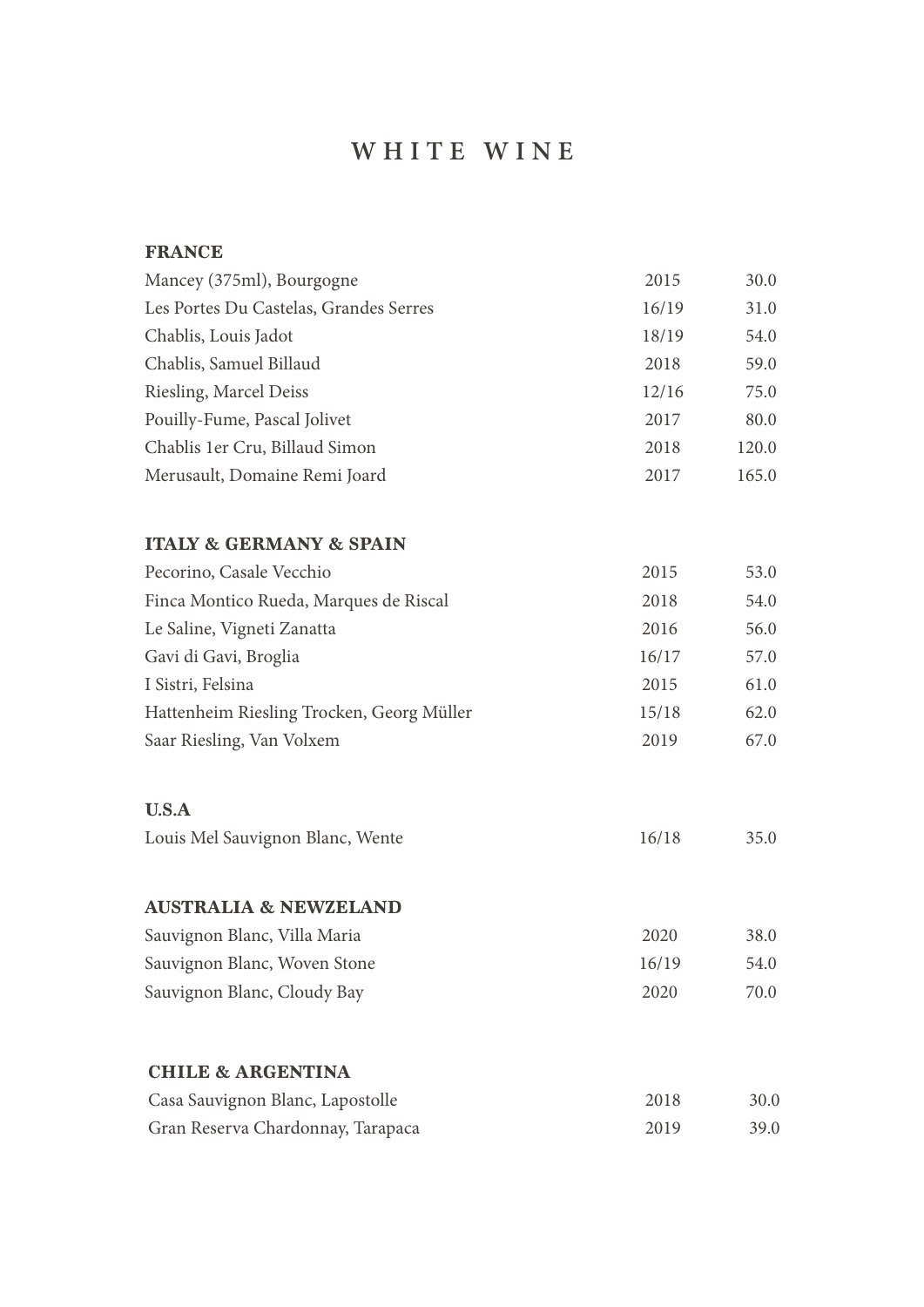## **RED WINE**

#### **FRANCE**

| CH- Mayne Valence (375ml), Bordeaux                              | 2011  | 17.0    |
|------------------------------------------------------------------|-------|---------|
| Terroir Corbière, Gérard Bertrand                                | 2017  | 35.0    |
| CH-Teyssier, Saint-Emilion Grand Cru                             | 2016  | 49.0    |
| CH-Greysac, Medoc                                                | 2008  | 59.0    |
| Domaine St. Vincent, Cuvee Saint Pierre, Vinsobres               | 2015  | 89.0    |
| Chateauneuf du Pape, Clos Saint Jean                             | 2016  | 130.0   |
| CH-Le Puy, Emilien, Cotes de Bordeaux                            | 2016  | 148.0   |
| Chateauneuf de Pape, Jean Luc Colombo                            | 11/13 | 170.0   |
| Aloxe Corton, Louis Latour                                       | 2015  | 180.0   |
| Chambolle-Musigny, Patrice Rion                                  | 2015  | 230.0   |
| CH-Haut Brion, Pessac-Leognan                                    | 2014  | 1.150.0 |
| CH-Mouton Rothschild, Pauillac                                   | 2013  | 1.350.0 |
| CH-Lafite Rothschild, Pauillac                                   | 2013  | 1.380.0 |
| <b>ITALY</b>                                                     |       |         |
| Pipoli, Vigneti del Vulture                                      | 2015  | 49.0    |
| Casale Vecchio, Montepulciano d'Abruzzo                          | 2018  | 55.0    |
| Barbera d'Asti, Le Gagie                                         | 2016  | 56.0    |
| Vignota Barbera d'Alba, Conterno Fantino                         | 2015  | 64.0    |
| Delia Nivolelli, Syrah Riserva                                   | 2012  | 66.0    |
| Insoglio, Campo di Sasso                                         | 2015  | 71.0    |
| Edizione, Farnese                                                | 2018  | 105.0   |
| Barbaresco, Bava                                                 | 2015  | 107.0   |
| Chianti Classico Gran Selezione, Castello di Fonterutoli, Mazzei | 2013  | 130.0   |
| Brunello di Montalcino, Altesino                                 | 2015  | 135 $0$ |

#### **SPAIN**

Ornellaia, Tenuta dell'Ornellaia

| Torrelongares, Carinera                       | 2017  | 22.0  |
|-----------------------------------------------|-------|-------|
| Monastrell, Casa Castillo                     | 2019  | 34.0  |
| Valdehermoso, Valderiz                        | 2015  | 43.0  |
| Marqués de Riscal Reserva, Rioja              | 2015  | 58.0  |
| The Ham Factory, Casa Rojo                    | 13/15 | 63.0  |
| Pesquera Crianza, Alejandro Fernandez         | 2014  | 75.0  |
| PSI, Dominio de pingus                        | 2017  | 105.0 |
| Seleccio Especial Vinyes Velles, Ferrer Bobet | 2015  | 320.0 |
|                                               |       |       |

2015 2014

135.0 530.0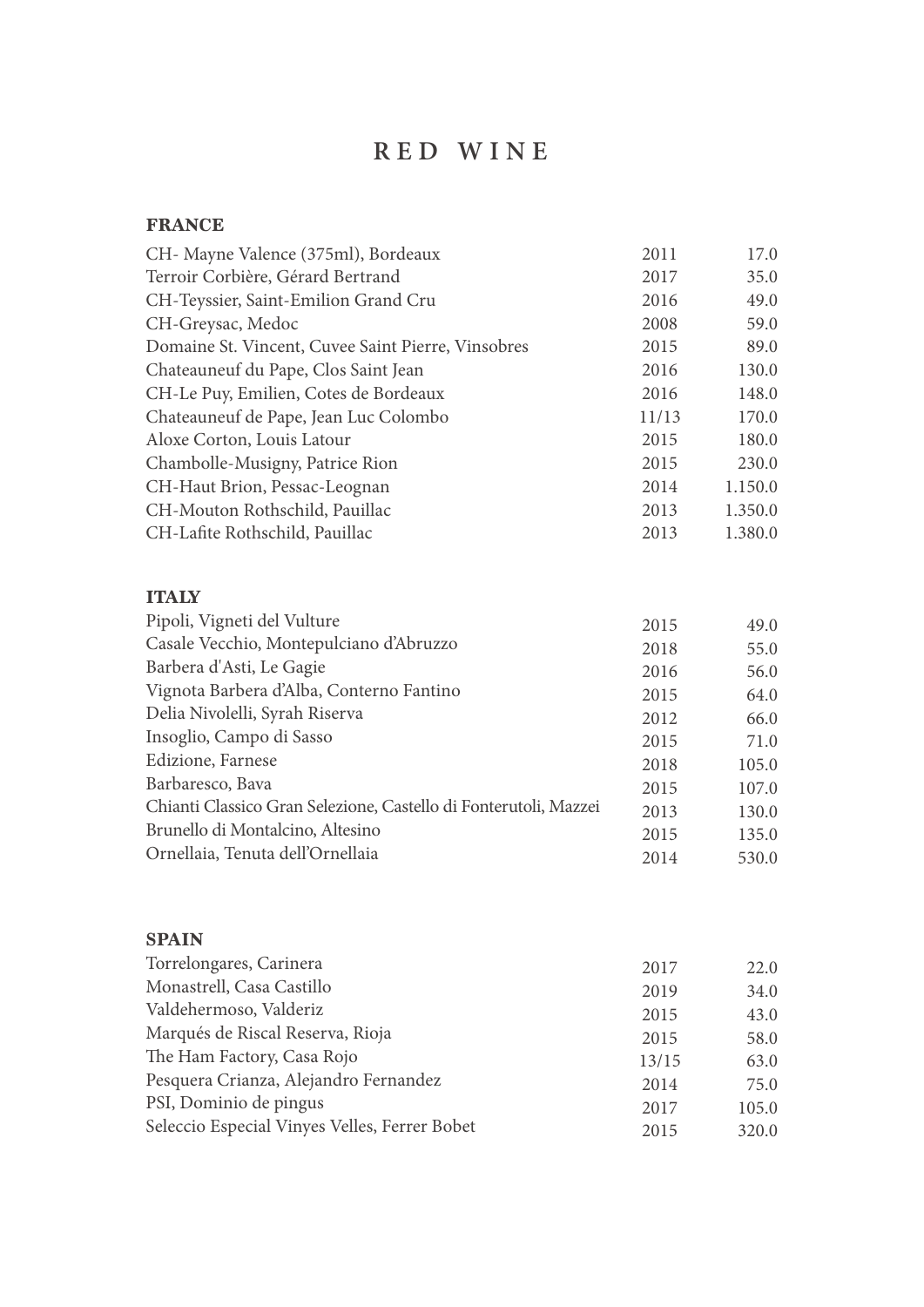## **RED WINE**

| U.S.A                                          |       |         |
|------------------------------------------------|-------|---------|
| Merlot, Spellbound                             | 2019  | 46.0    |
| Petite Sirah, Bogle                            | 17/18 | 47.0    |
| Pinot Noir, The Pinot Project                  | 2017  | 49.0    |
| Charles Wetmore Cabernet Sauvignon, Wente      | 2018  | 54.0    |
| Zinfandel, Seghesio                            | 2017  | 70.0    |
| The Sum 75, Napa                               | 2017  | 85.0    |
| Cabernet Sauvignon, Napa Highlands             | 2016  | 110.0   |
| Grenache Sonoma, Mathis                        | 2014  | 120.0   |
| North Slope Pinot Noir, Walter Hansel          | 16/17 | 135.0   |
| Palermo Orin Swift                             | 2018  | 145.0   |
| Cabernet Sauvignon, Chappllet                  | 2014  | 230.0   |
| ONDA Cabernet Sauvignon, Napa                  | 15/16 | 470.0   |
| Opus One, Napa                                 | 2016  | 1.150.0 |
| The Duel Grenache, Sine Que Non                | 2008  | 2.300.0 |
| <b>AUSTRALIA</b>                               |       |         |
| Ringland Shiraz, Chris Ringland                | 2017  | 73.0    |
| The Boxer Shiraz, Mollydooker                  | 2018  | 75.0    |
| Woodcutter's, Torbreck                         | 17/18 | 76.0    |
| <b>CHILE &amp; ARGENTINA</b>                   |       |         |
| Cabernet Sauvignon Reserva, Navarro Correas    | 2018  | 27.0    |
| Catena Malbec, Catena Zapata                   | 2017  | 40.0    |
| Edicion Limitada, Morande                      | 2010  | 45.0    |
| Envero, Apaltagua                              | 2016  | 48.0    |
| Clos de Los Siete, Mendoza                     | 2017  | 55.0    |
| Cuvee Alexandre Cabernet Sauvignon, Lapostolle | 2015  | 60.0    |
| Wine Maker's Blend, Corralillo                 | 2016  | 63.0    |
| Cabernet Sauvignon, Montes Alpha (1500ml)      | 2016  | 90.0    |
| Cheval des Andes, Mendoza                      | 2015  | 230.0   |
| Don Maximiano, Errazuriz                       | 2017  | 235.0   |
| Clos Apalta, Lapostolle                        | 10/11 | 240.0   |